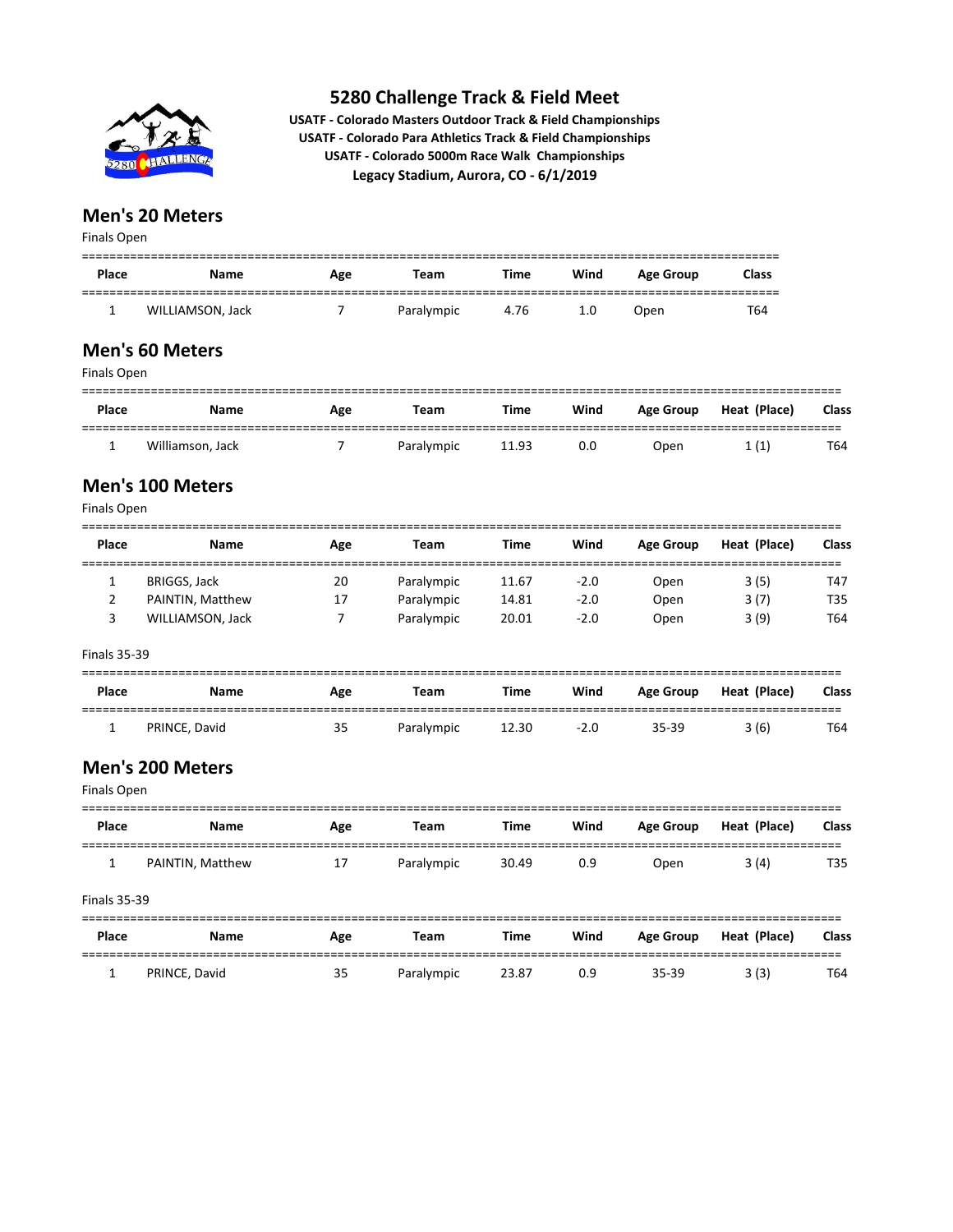

**USATF - Colorado Masters Outdoor Track & Field Championships USATF - Colorado Para Athletics Track & Field Championships USATF - Colorado 5000m Race Walk Championships Legacy Stadium, Aurora, CO - 6/1/2019**

## **Men's Long Jump**

Finals Open

| Place | Name             | Age | Team       | Mark  | Wind | <b>Age Group</b> | <b>Class</b> |
|-------|------------------|-----|------------|-------|------|------------------|--------------|
|       | WILLIAMSON, Jack |     | Paralympic | 2.48m | 1.1  | Open             | T64          |

## **Men's Shot Put**

| Finals Open |  |  |
|-------------|--|--|
|-------------|--|--|

| <b>Place</b> | Name          | Age | Team       | Mark  | <b>Age Group</b> | <b>Class</b>    |
|--------------|---------------|-----|------------|-------|------------------|-----------------|
|              | LAY, Dakota   | 15  | Paralympic | 5.54m | Open             | F <sub>13</sub> |
|              | WILSON, Kaleb | 28  | Paralympic | 4.48m | Open             | F53             |

## **Men's Discus**

Finals Open

| Place | <b>Name</b>   | Age | Team       | Mark   | <b>Age Group</b> | <b>Class</b>    |
|-------|---------------|-----|------------|--------|------------------|-----------------|
|       | WILSON, Kaleb | 28  | Paralympic | 12.17m | Open             | F53             |
|       | LAY. Dakota   | 15  | Paralympic | 11.23m | Open             | F <sub>13</sub> |

## **Men's Javelin**

Finals Open

| Place | <b>Name</b>   | Age | Team       | Mark   | <b>Age Group</b> | <b>Class</b>    |
|-------|---------------|-----|------------|--------|------------------|-----------------|
|       | WILSON, Kaleb | 28  | Paralympic | 10.75m | Open             | F53             |
|       | LAY, Dakota   | 15  | Paralympic | 9.22m  | Open             | F <sub>13</sub> |

#### **Women's 50 Meters**

Finals Open

| Place | Name            | Age | Team       | <b>Time</b> | Wind      | <b>Age Group</b> | <b>Class</b> |
|-------|-----------------|-----|------------|-------------|-----------|------------------|--------------|
|       | PRISELAC, Devyn | 15  | Paralympic | 7.93        | <b>NW</b> | Open             | T47          |

#### **Women's 100 Meters**

Finals Open

| Place | <b>Name</b>    | Age | Team       | Time  | Wind   | Age Group | Heat (Place) | <b>Class</b> |
|-------|----------------|-----|------------|-------|--------|-----------|--------------|--------------|
|       | OTAVA, Melissa | 18  | Paralympic | 15.21 | $-1.7$ | Open      | 2(1)         | T47          |
|       | ANGOTTI, Kacie | 15  | Paralympic | 17.97 | $-1.7$ | Open      | 2(2)         | T38          |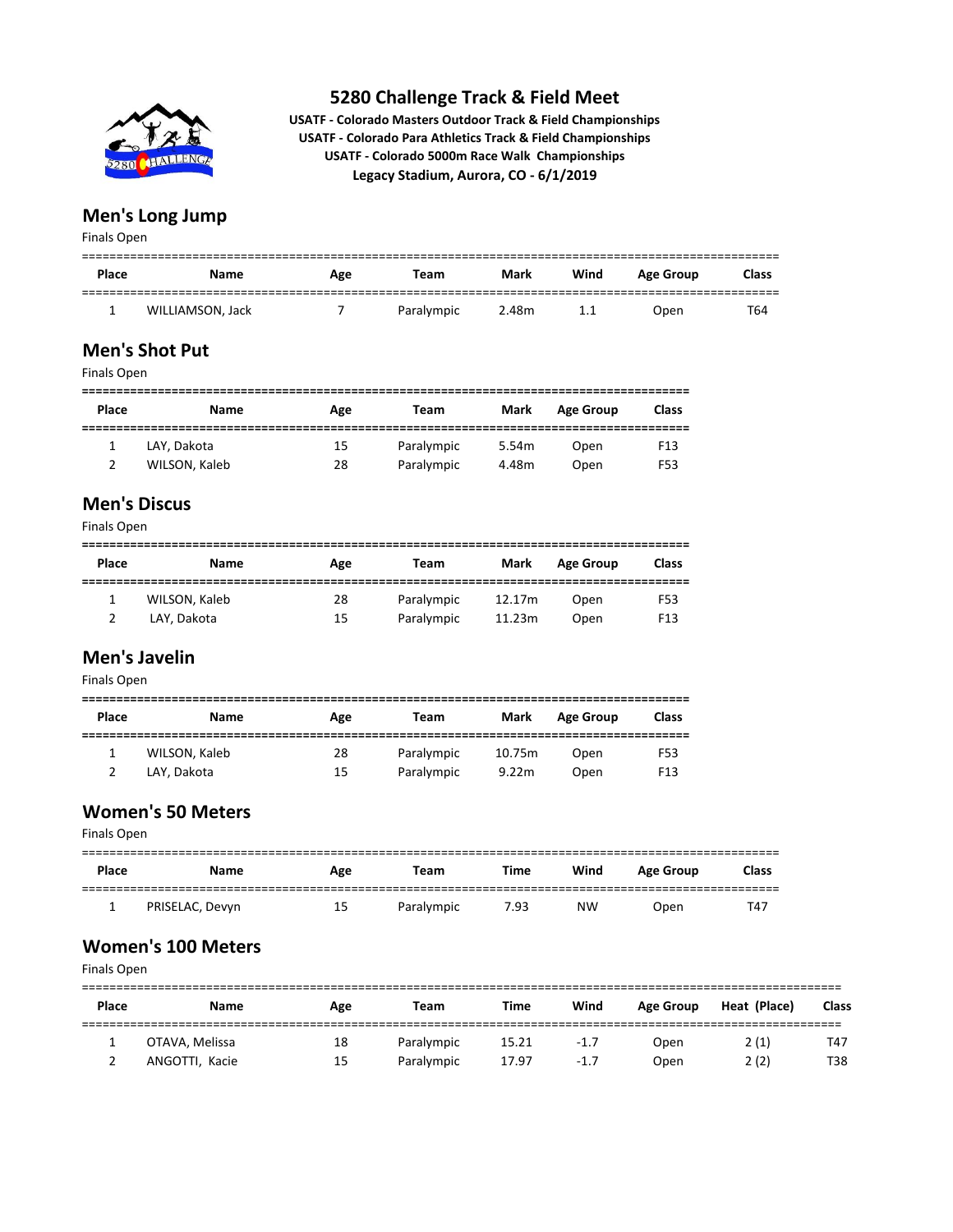

**USATF - Colorado Masters Outdoor Track & Field Championships USATF - Colorado Para Athletics Track & Field Championships USATF - Colorado 5000m Race Walk Championships Legacy Stadium, Aurora, CO - 6/1/2019**

Finals 30-34

| <b>Place</b> | Name           | Age | Team       | Time  | Wind   | <b>Age Group</b> | Heat (Place) | Class |
|--------------|----------------|-----|------------|-------|--------|------------------|--------------|-------|
|              | TAYLOR, Jataya | 33  | Paralympic | 20.72 | $-1.1$ | $30 - 34$        | 1(4)         | T63   |

#### **Women's 200 Meters**

| Finals Open         |                 |     |             |             |        |                  |              |       |  |
|---------------------|-----------------|-----|-------------|-------------|--------|------------------|--------------|-------|--|
| Place               | <b>Name</b>     | Age | <b>Team</b> | <b>Time</b> | Wind   | <b>Age Group</b> | Heat (Place) | Class |  |
|                     | PRISELAC, Devyn | 15  | Paralympic  | 30.06       | $-1.5$ | Open             | 1(1)         | T47   |  |
|                     | OTAVA, Melissa  | 18  | Paralympic  | 32.33       | $-1.5$ | Open             | 1(2)         | T47   |  |
| <b>Finals 30-34</b> |                 |     |             |             |        |                  |              |       |  |

| Place | Name           | Age | Team       | <b>Time</b> | Wind   | Age Group | Heat (Place) | <b>Class</b> |
|-------|----------------|-----|------------|-------------|--------|-----------|--------------|--------------|
|       | TAYLOR, Jataya | 33  | Paralympic | 50.49       | $-1.8$ | 30-34     | 2(4)         | T63          |

#### **Women's 5000 Meters**

#### Finals Open

| Place | Name           | Age | Team       | Time     | <b>Age Group</b> | <b>Class</b> |  |  |  |
|-------|----------------|-----|------------|----------|------------------|--------------|--|--|--|
|       | AKERS, Jillian | 15  | Paralympic | 46:20.00 | Open             | T35          |  |  |  |

## **Women's High Jump**

|       | Finals Open     |     |            |       |                  |              |  |  |  |
|-------|-----------------|-----|------------|-------|------------------|--------------|--|--|--|
| Place | <b>Name</b>     | Age | Team       | Mark  | <b>Age Group</b> | <b>Class</b> |  |  |  |
|       | PRISELAC, Devyn | 15  | Paralympic | 1.41m | Open             | F47          |  |  |  |

## **Women's Long Jump**

Finals Open

| Place | Name           | Age | Team       | Mark  | Wind | <b>Age Group</b> | <b>Class</b> |
|-------|----------------|-----|------------|-------|------|------------------|--------------|
|       | OTAVA, Melissa | 18  | Paralympic | 3.87m | 0.7  | Open             | T47          |

## **Women's Shot Put**

| Finals Open |                 |     |            |       |                  |              |  |  |
|-------------|-----------------|-----|------------|-------|------------------|--------------|--|--|
| Place       | Name            | Age | Team       | Mark  | <b>Age Group</b> | <b>Class</b> |  |  |
|             | ANGIOTTI, Katie | 15  | Paralympic | 4.87m | Open             | F38          |  |  |